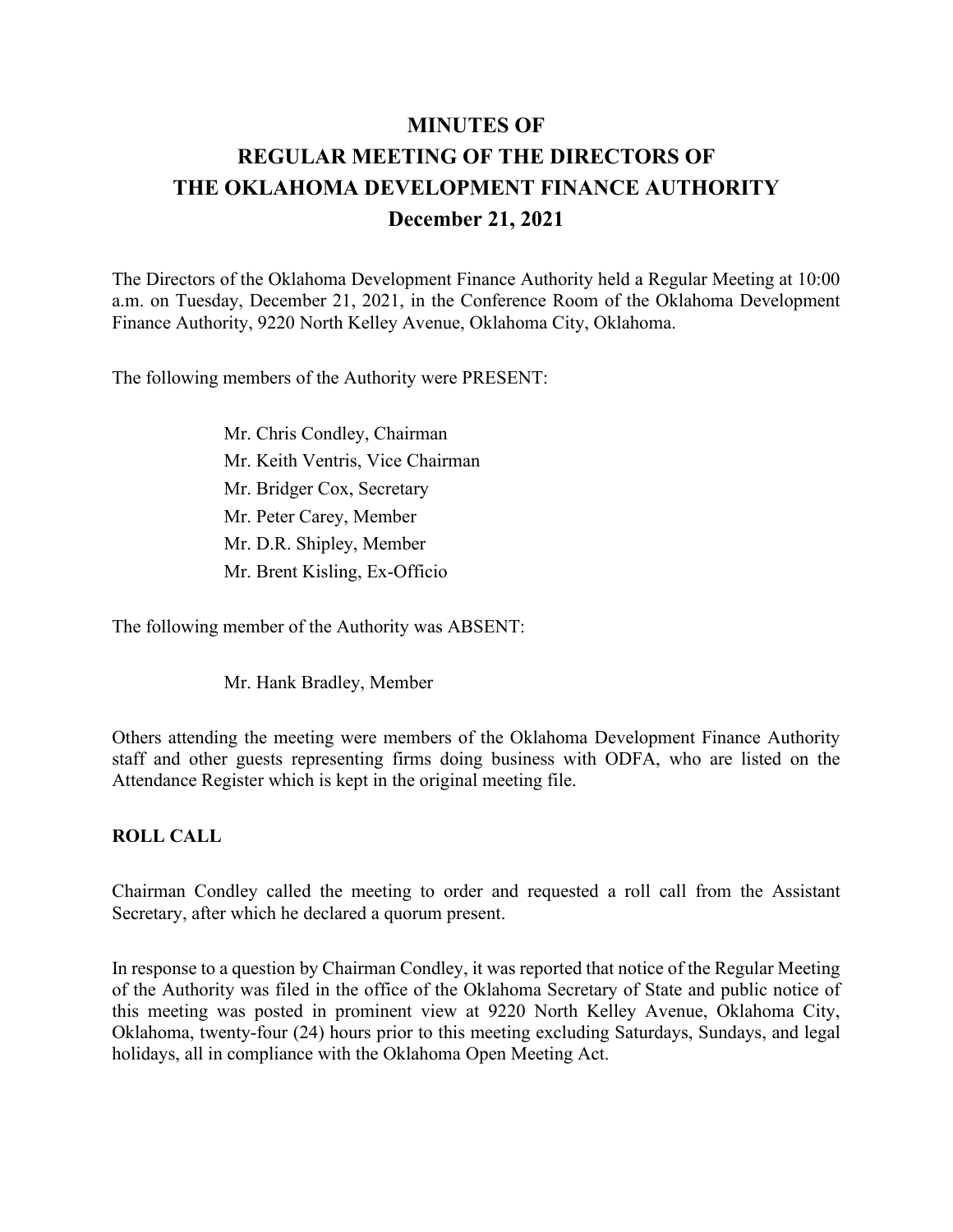## **APPROVAL OF MINUTES OF THE MEETING OF OCTOBER 27, 2021**

Minutes of the meeting held October 27, 2021, had been sent electronically to the Board Members prior to the meeting and the reading was waived. Mr. Shipley made a motion to approve the minutes as transmitted. Mr. Carey seconded the motion. All members present voted Aye.

## **FINANCIAL REPORT**

Mr. Davis reported that the trended financials were on pages 12 and 13 of the board packets. The revenue for FY 22 was off 17% compared to the same period a year ago at \$585,200 in 2021 vs. \$659,830 in 2020. The expenses were up 3% at \$431,000 versus \$417,000 a year ago. This leaves the operating net income of \$114,000 compared to \$243,000 a year ago. Mr. Davis added that this is a sharp decline but with the projects in the pipeline that will be closing will close the gap soon.

Chairman Condley asked if there were any questions or comments concerning the report. Hearing none, he asked if there was a motion. Mr. Ventris made a motion to approve the financial report, as presented. Mr. Cox seconded the motion. All members present voted AYE.

## **NEW LOAN APPLICATIONS/PROJECTS**

## **A. Oklahoma Development Finance Authority (ODFA) – Not to exceed \$800,000,000 Ratepayer-Backed Bonds (Oklahoma Gas and Electric Company), Series 2022**

*Discussion and possible with respect to a resolution authorizing the Oklahoma Development Finance Authority to issue its ratepayer-backed bonds (Oklahoma Gas and Electric Company), Series 2022 (Federally Taxable) in the total aggregate principal amount not to exceed \$800,000,000 (the "Bonds"); authorizing the sale of the bonds at negotiated sale and waiving competitive bidding; approving a bond purchase agreement; approving an indenture of trust by and between the Authority and the trustee bank, whereby the Authority authorized issuance and delivery of the Bonds; approving and authorizing a securitization property purchase and sale agreement by and between the Authority and Oklahoma Gas and Electric Company (the "Utility"); approving and authorizing a bill of sale by and between the Authority and the Utility; approving and authorizing a servicing agreement by and between the Authority and the Utility; providing that the organizational document creating the Authority is subject to the provisions of said bond indenture; approving the preliminary and final official statement pertaining to the bonds and authorizing distribution of the same; approving a continuing disclosure agreement; authorizing application and validation of the Bonds with the Supreme Court of the State of Oklahoma; approving and directing execution of the Bonds with the Supreme Court of the State of Oklahoma; approving and directing execution of the Bonds and other documents relating to the transaction; and containing other provisions relating thereto.*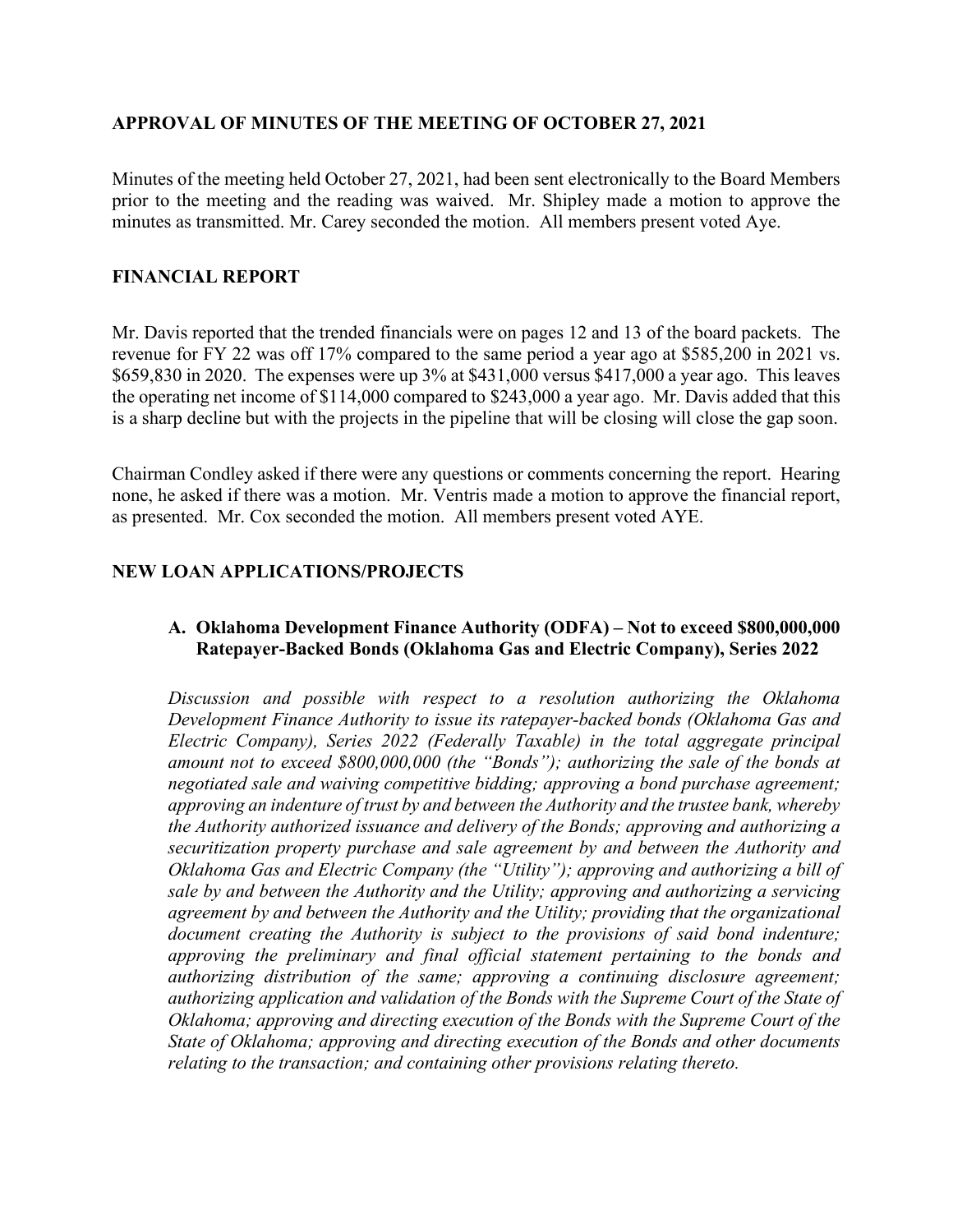Mr. Davis stated that this issue has been talked about at each board meeting since last March. The Authority has received its first financing order from the Oklahoma Corporation Commission for OG&E. This will be the first issuance of ratepayer backed bonds. OG&E has been through the complete process with the Corporation Commission and the financing order was approved on December 16<sup>th</sup>. Mr. Davis gave an overview of the Winter Storm Uri that created the extraordinary increase in fuel costs, why the ODFA is involved and its role. He also spoke of the process to date and what the next steps will be. In February there were 4 to 5 days of weather that wreaked havoc on the better part of the middle section of the United States. This was a historical storm that created temperatures that are not normally seen in Oklahoma. This storm created a very strong imbalance between the supply and demand of natural gas that was needed create electricity and to warm homes. A price spike in natural gas was experienced that was normally \$2-\$4 a unit increased to over \$1,000. The utilities had to keep the lights and heat on, it was a public safety issue and so they continued to buy gas and they had fuel costs that far outran what we would normally see, traditionally. The costs outran by a great magnitude. The initial estimates of the storm costs were \$4.5 billion dollars. Mr. Davis is not sure if this will be the actual number when all securitizations are completed. Faced with this reality, these were bigger costs than investor-owned utilities would have normally ever seen. The ratepayers in Oklahoma were facing astronomical bills and wondering how this would be paid and provide the lowest cost possible on the ratepayers.

Mr. Davis stated that the ODFA did not ask for nor was a participant in the creation of policy or legislation as a solution. The ultimate solution was for utility securitization with ODFA as issuer. Legislation, Senate Bill 1049 and Senate Bill 1050, were introduced, approved and signed into law by the governor on April 21, 2021. The utility securitization model did not exist in Oklahoma prior to this authorizing legislation. Mr. Davis stated that Oklahoma is not the first state to do some form of utility securitization.

This securitization model is designed to allow for the lowest possible cost to the ratepayer. The process to date and specifically OG&E and all the other investor utilities will go through the same process. OG&E filed a complete application to the Corporation Commission creating a case with the Corporation Commission. The Corporation Commission has 180 days to approve or deny a final financing order. Mr. Davis stated that the ODFA are not experts on the Corporation Commission, but he has followed the proceedings closely. The first step was for the application to go to the public utilities division within the Corporation Commission as they conducted a thorough review and audit of the dollars that the investor-owned utility asked to recoup. That audit is performed to determine which costs are extraordinary which costs are allowable to be recaptured and to ensure that the investor-owned utilities are not profiting and that all they are doing is recapturing the actual costs that were allowable. Once this step is complete there is an administrative law judge that reviews the case, there is testimony from parties that are both in favor and opposed to approval. This is an opportunity for interested parties to have a public voice through that process. There is a draft of a financing order that comes down from the administrative law judge process and the financing order is ultimately what is voted on by the Corporation Commission. These three members met last Thursday on December  $16<sup>th</sup>$ , and by a vote of 2-1, they approved the financing order, and now we have the final financing order.

Mr. Davis continued stating that the next step will be the issuance of bonds. Mr. Davis stated that ODFA is asking the board to authorize the issuance of bonds for OG&E not to exceed \$800 million,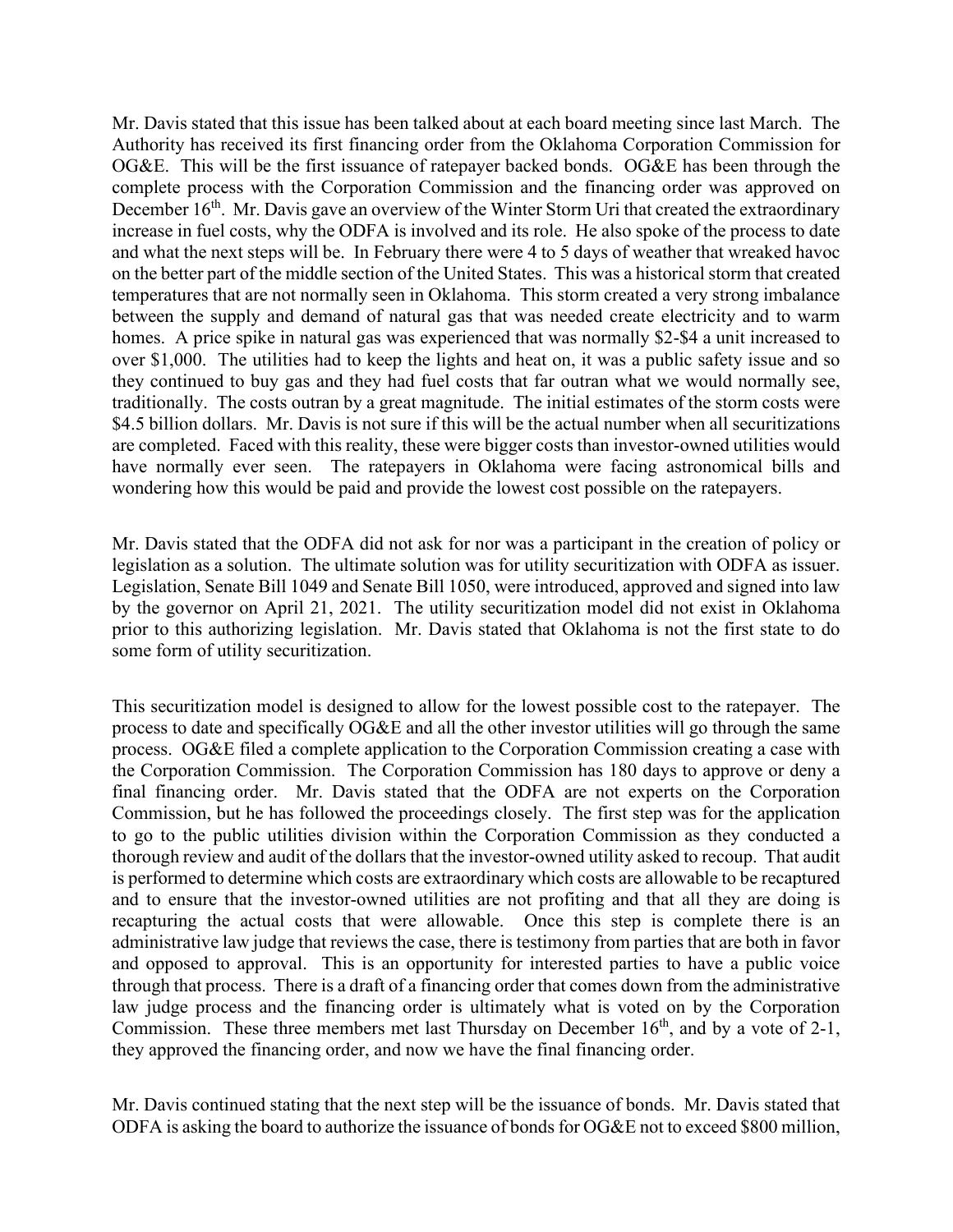this is the number that is prescribed in the financing order. Also, in the financing order is the term of the payback. It is also prescribed and it is 28 years with a 30-year stated final.

The ODFA has executed the procurement process for the service providers for the financial analyst, underwriters, bond counsel and special counsel throughout the year. Today on the agenda following this item we will visit and select for the trustee of the program as well as the financial printer. The procurement process has been done the exact same way ODFA has always done for professional service providers. This is a competitive request for proposals, and we have worked closely with our financial advisor and the State Treasurer's Deputy Director of Debt to determine the lowest and best cost provider. This has been done throughout the year because as soon as Mr. Davis realized ODFA was the financing mechanism to affect this change he began working with these folks, putting together documents so that we can get to the market quickly. The market is currently in a good place with low rates. The short-term financing that the utilities took out to pay for the fuel cost back in February were a 1-year term deal. This debt needs to be taken out before it matures, if possible so we do not incur additional interest costs. There has been a great deal of work done and the documents are almost ready to go.

Mr. Davis stated that he is asking the Board for authorization for ODFA to issue bonds for OG&E not to exceed \$800 million. The final financing order is for \$760 million. If the Board authorizes the issuance of these bonds the Council of Bond Oversight will take the issue up tomorrow at their commission meeting. If this project is approved by the Council of Bond Oversight, a brief is prepared and will be filed with the Oklahoma State Supreme Court. The statute requires Supreme Court validation.

Mr. Davis stated they have recently engaged with the rating agencies, S&P and Fitch. The bonds will be structured to achieve the highest quality rating with the goal of being AAA rated. Achieving a AAA rating creates a lot of demand from investors, and it drives down the interest cost. There have been recent utility securitization deals done on the market that carried an interest cost of 1.8% to 2.4%. If OG&E were to go out and do this under traditional methods their interest costs would be 8-10% so there is a significant savings. Mr. Davis stated that once the ratings are received, they will market and price the bonds.

In regards, to post issuance the utility remains the servicer and they are collecting the dollars and submitting them to the trustee daily. The trustee will be taking care of the dollars and the debt service. There are protections provided in statute but also in the agreements that are a part of this bond issue, specifically the servicing agreement that protect the ODFA from potential unforeseen expenses in the future. We are talking about 28 to 30 years that we will have the ability to recoup these expenses, so that we are not out some unforeseen expenses somewhere down the road. There is a true-up mechanism after post issuance, this is done semiannually. The bonds will be structured on an estimation of what historical usage has been and the customer base and how the customer base will grow. This gives an estimate of what the Corporation Commission and utilities think the collections will be. The collections may come in higher, or they may come in lower at any given point and time, so there is a true-up that is handled through the Corporation Commission and handled by an independent accountant that will determine in the collections are higher or lower and then the adjustment on the ratepayers' bill is adjusted accordingly. The monthly tariff rate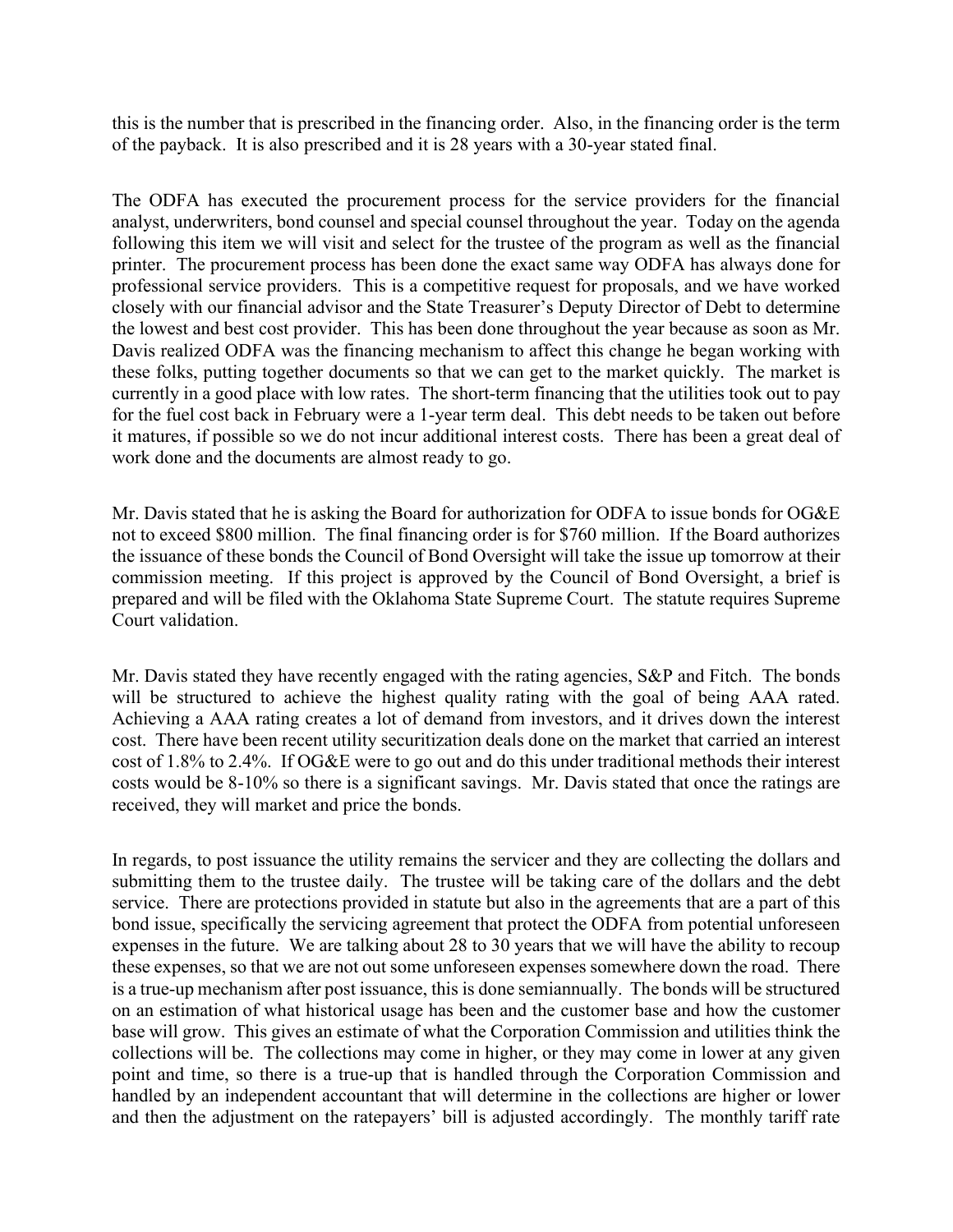could go up or down based on the true-up mechanism. There will be public debt bond disclosure semi-annually as well as annual reporting. The annual reporting is also provided in statute. The ODFA provides an annual report to the leadership and the legislature as well as the Governor's Office. Mr. Davis stated that ODFA will have the undertaking of the semi-annual and annual reporting. We will do that, and it will be in the servicing agreement. The servicer will have the information about the collections coming in and the Trustee will have the information about the trust fund balances and the debt service payments. Mr. Davis stated that ODFA's role will be an aggregator, convener, complier of these reports. At this time, Mr. Davis does not feel like he will need additional staff to cover the additional work post issuance. Mr. Davis introduced guests that are part of the servicer team includes: Mike Newman, with Hilltop Securities as the financial advisor. Jered Davidson, Public Finance Law Group as the bond counsel. Mr. Davis asked Mr. Davidson to speak more about the securitization model and if Mr. Newman would speak about the timeline of the bond issuance.

Mr. Davidson stated that the securitization process is unique in Oklahoma but not unique in other jurisdictions. The real crux of securitization is that you go through the process with the Corporation Commission and the Corporation Commission creates the securitization part. This is the right to collect these extraordinary costs. This mechanism created by the Corporation Commission is then sold to ODFA. ODFA will issue bonds to purchase the securitization property. The whole concept is that we segregate this special charge as being allowed by the Corporation Commission on these regulating utilities and not comingle these assets with other assets of the utility. There is a straight line that investors and everyone can see. In Oklahoma it is a bit unique in the fact that ODFA is serving as the conduit issuer instead of other jurisdictions that have a special purpose and created very specifically to accomplish this cause. As a result of that we have been through an opinion diligence process that is involved in bankruptcy law, constitutional law from the federal and state law perspective and then the regular security interest issues that rating agencies and investors will be looking for. Mr. Davidson said there is a specific indenture that statute requires that only securitization property serve as the security for these bonds. There is no state backing of the transaction. ODFA is merely serving as a conduit issuer. This is just like any other issue that ODFA is the conduit issuer whether it be a private activity bond project, a 501c3 hospital project all of those are really the model that ODFA is attempting to follow. These issues are typically done for catastrophic situation, fire, hurricane, earthquake. Mr. Davidson stated that assuming the project is approved today, it will go to Counsel of Bond Oversight tomorrow and if they approve; a brief will be filed with the Supreme Court, and he expects a hearing in the middle of January. Typically, post hearing the referee has the transaction for about 2 weeks and then he submits his conference report to the full Supreme Court for an opinion and briefing. Mr. Davidson added that he is hopeful, and he addressed in the brief the importance and significance of the timeline regarding limiting additional interest costs. He is hopeful the bonds will be issued in the middle of March.

Mr. Davidson asked Mr. Mike Newman to discuss the details of the securitization. Mr. Newman, with Hilltop Securities added that he is the financial advisor on the proposed issue for both the ODFA and the Corporation Commission. He felt that there are basic things that need to be understood and stated that the ODFA and he as the advisor of the Corporation Commission do not opine on the prudency of the authorized recovery amount. This is handled solely by the public utility division and the Commissioners of the Corporation Commission. That is totally vested in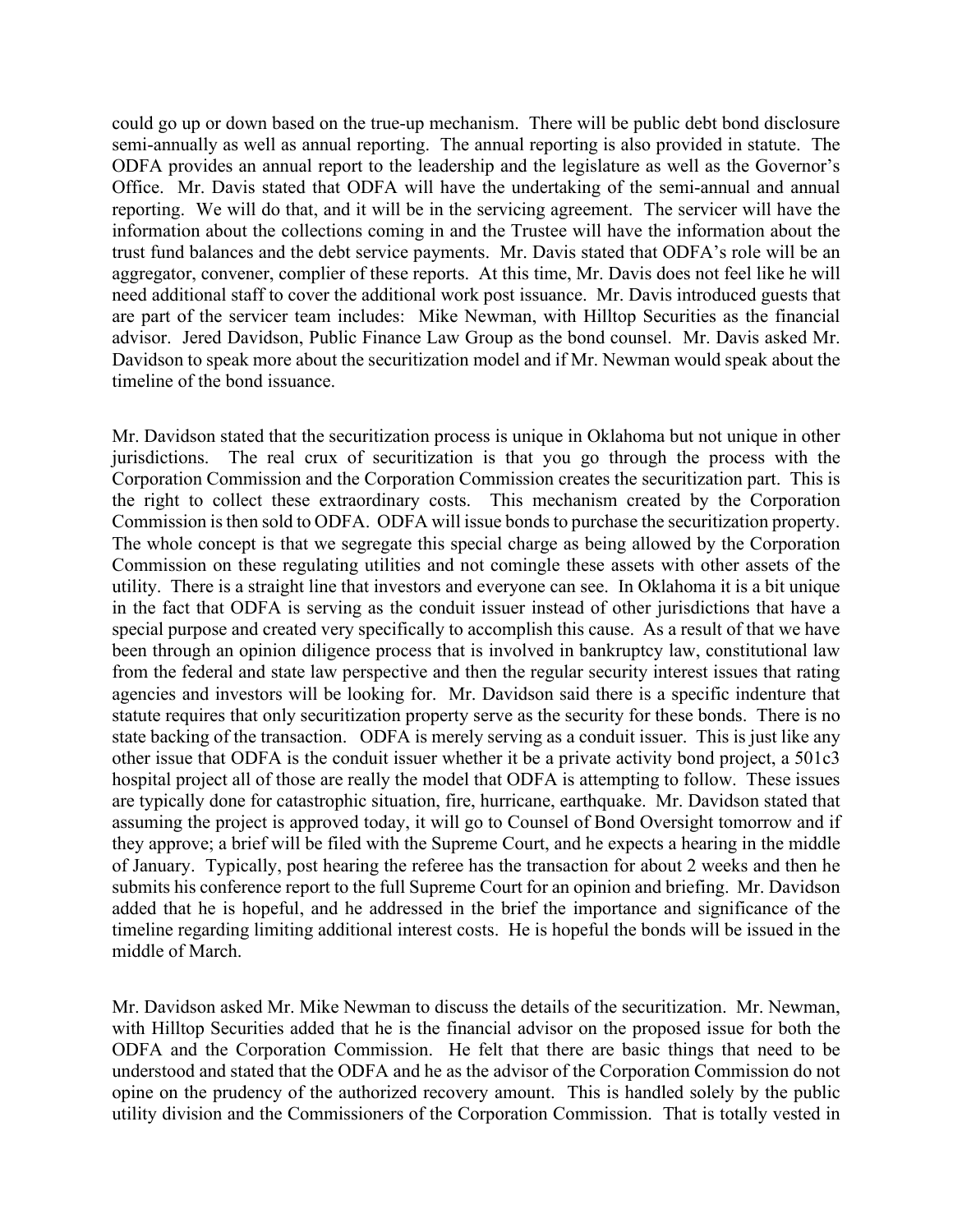them. As Mr. Davis stated the term is recommended by the utility and the decisions solely, vested in the Commissioners of the Corporation Commission. As Mr. Davis mentioned the utility put together their proposal and there are people that are interveners, ultimately the interveners and the utility came to an agreement. The utility and those that opposed it came to terms with a recommendation to commissioners that they are not required to accept but to take under advisement. Ultimately, the commissioners are likely to use the terms of the joint stipulation, so that all the parties agreed that were involved in the matter. The whole point of this is to create a right to receive a charge and to separate that right from the bankruptcy risks of the utility collecting. We must get that charge to an entity that is not subject to bankruptcy. When the legislature looked at putting this legislation in place, they had two choices; to create a new state entity to do this or find an existing entity that could serve as a conduit issuer. This led them to ODFA, because a large part of business is a conduit issuer. ODFA is simply a conduit of this debt to the ODFA. Not only is there no recourse to the debt but to ensure that there are revenues to compensate ODFA for the costs that they incur in administering this program.

Mr. Newman added that the financing order is based on the testimony. The bond issue is based on the financing order. It all builds on each other. With the issuance of the financing order the regulatory process concludes. This is the first time these types of bonds have been issued in the State of Oklahoma, it is typical for a new form of financing is done it is brought to the State's Supreme Court. This is a common practice and is not out of concern. This is done to protect both the issuer of the securities and the investors. Once this financing is validated by the Supreme Court, they are not contestable in any court in the State of Oklahoma. Mr. Davidson has prepared the brief and no bond counsel in the State of Oklahoma has presented more validations to the Supreme Court than Mr. Davidson's firm Public Finance Law Group. He will oversee this for the financing team. Every financing under this program will go through this same process because it is laid out by statute to protect all parties involved. These deals have been done nationally and the most recent was in California for the wildfires. They have also been done in California to repair the grid for big expenses. The closest analogy to Oklahoma is Louisiana where the State authority is taking on a similar role to ODFA for the exact same purpose, so that the State can control the process to insure it is done for the benefit of the ratepayers. That is what this financing is all about, because of the price spike. Utilities in Oklahoma are only cost reimbursed, that prudency that review is the utilities division within the Corporation Commission. This is to reimburse utilities for costs already spent. The sooner the financing is done the sooner the carry costs will end. In not knowing exactly when we can be done versus the carrying cost changing, we ask for approval for a slight difference to cover the cost of issuance. Mr. Newman does not expect it to be \$800,000,000 we do not want to be short and be unable to get the financing done timely. The financing teams' goal is to receive a AAA rating. ODFA will be issuing bonds payable for the charge. The charge payable for many different individuals disbursed over a large area, is pretty good odds of payment. Because no one individual dictates whether there is enough money and then if something happens, we have the true-up mechanism to make sure there is enough money to pay the debt service and no more money than is necessary. The goal is not for anyone to profit but to pay a debt as cheaply as possible and minimize the monthly impact on consumers. The numbers will range from \$2.00 to \$2.50 something in that range per month for individuals. The numbers absent the use of this legislation were \$1,000 for several months to several hundred a month. The idea is to spread the cost out and make it affordable. Electricity is an essential service and now we have the charge of essential service spread out over many years. We have a mechanism that if things go differently than expected we can make adjustments. These are things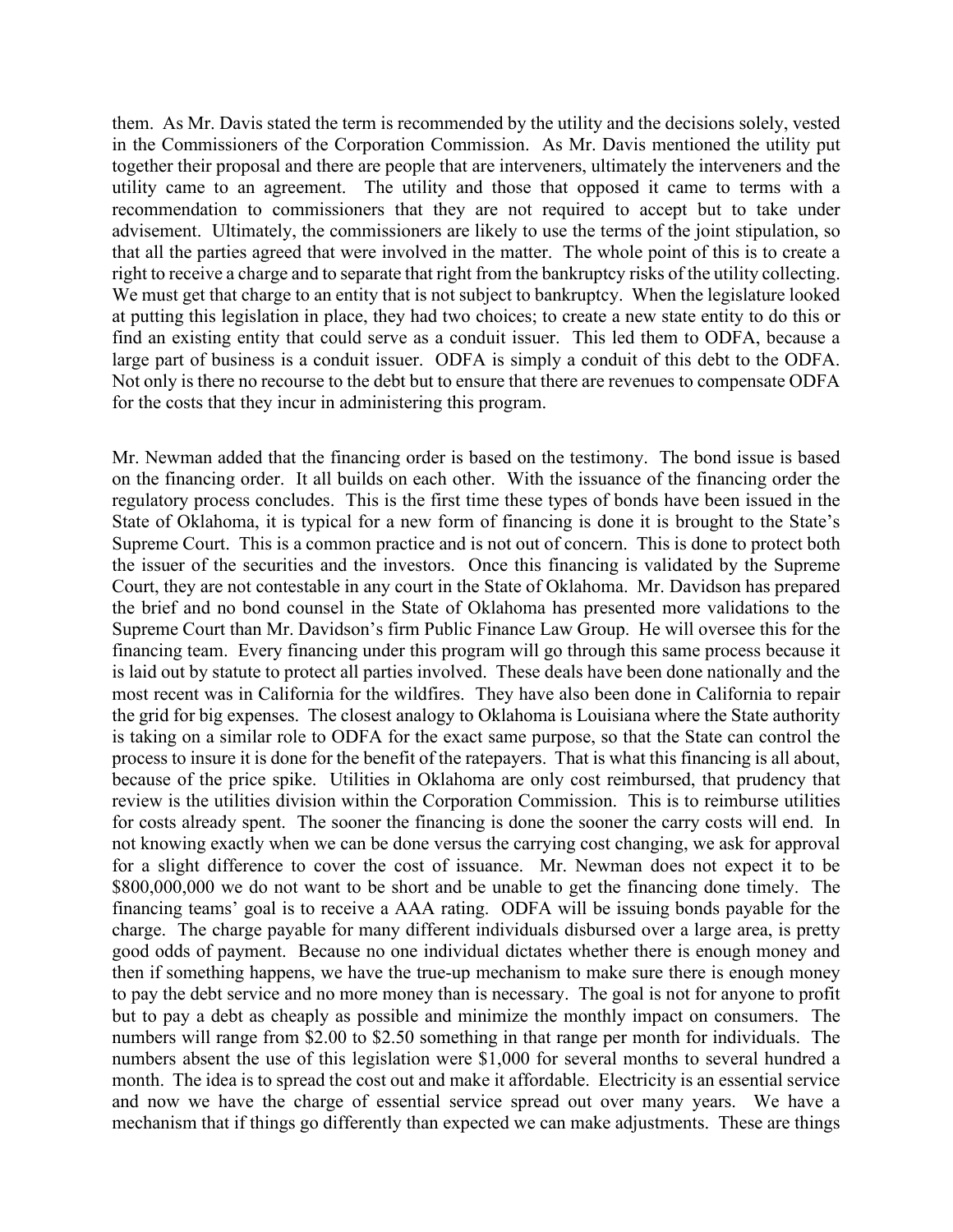that we know to use to get us to AAA. There are precedent and there are criteria, the rating agencies will have him run stress cases. Such as, what happens if 50% of the people do not pay, where does the charge go? What percentage of the bill? These are the stress cases of the cash flows we will approve to justify the ratings the rating agencies ultimately assign. Because we will be dealing with a large geographic area and now by the passable charge you will see that reference in legislation. These are the ingredients to get to AAA rating and will be at no risk of bankruptcy of the utility. It is the utility that will know the charge, so who better to service that; but they are not engaged as servicer to make money. They are specifically engaged at costs basis and that was set by the corporation commission through the issuance of the financing order. All of this is simply for the repayment of a bill that occurred and to keep the monthly costs as low as possible. Mr. Newman will finish the stress cases and the rating agencies are currently reviewing the historical and projected data. There is a presentation scheduled for the middle of January with the rating agencies. Mr. Newman expects follow up questions and a rating to be available the first of March. It is a two-step process in this sector, which will allow us to price bonds and close in March. This would allow the utility to be reimbursed and in turn repay their own financings thereby ceasing any incremental costs. They have provided numbers for reimbursement based on closing by the end of March. The managing team will work with all indulgence to achieve this because it will save money for the rate payors, which is the goal of the entire project.

Mr. Davis added that in the board packet was a briefing on utility securitization that began on page 21 and a comparison of the cost utilizing different models. This includes traditional models versus securitization and then the full financing order begins on page 31 and is about a 90-page document. All information was provided in the board packet.

Mr. Cox made a motion to approve the project. Mr. Shipley seconded the motion. Upon Roll Call, the vote was as follows:

| AYE: | Carey, Condley, Cox, Kisling, Shipley, Ventris |
|------|------------------------------------------------|
| NAY: | <b>NONE</b>                                    |

# **B. Oklahoma Development Finance Authority (ODFA) – Regulated and Unregulated Utility Ratepayer Backed Bonds – Request for Professional Services for Trustee (RFP Selection)**

*Discussion and possible vote on selection of Trustee for the potential issuance of Regulated and Unregulated Utility Ratepayer Backed Bonds by ODFA*

Mr. Davis explained that, regarding Senate Bill 1049 and Senate Bill 1050 and for any issuances under that legislation we have gone through the procurement process by sending out RFPs for both the Trustee and the Financial Printer. This agenda item is for the Trustee. The State Treasurer's Office/Bond Advisor maintains a list of banks that can serve as Trustee on issues. Mr. Davis received responses back and they were from UMB and Bank of Oklahoma. On Senate Bill 1050, Bank of Oklahoma was the lowest cost option and on Senate Bill 1049 UMB was slightly lower but not by any material amount. Mr. Davis recommended that the Bank of Oklahoma serve as the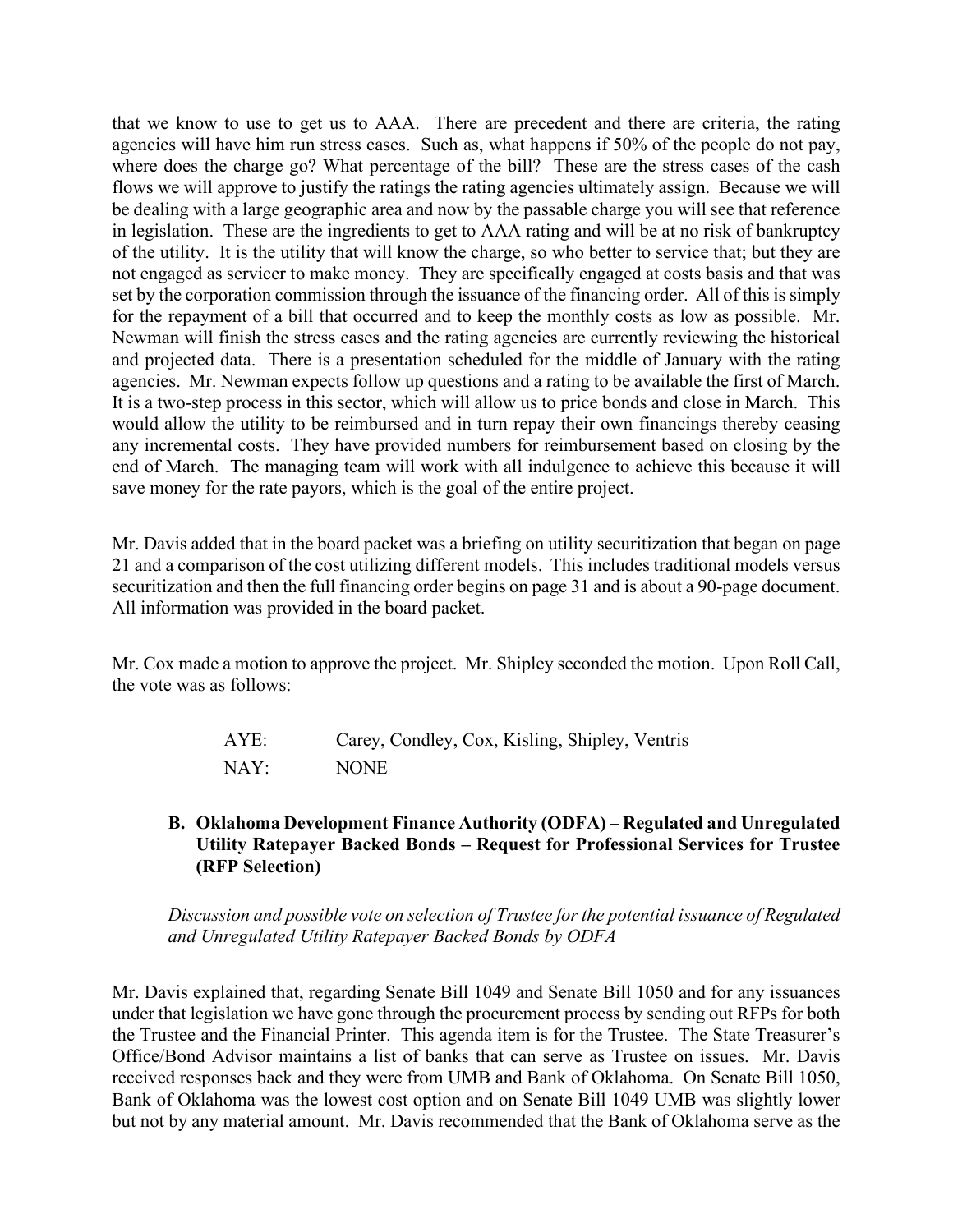Trustee for both Senate Bill 1049 and Senate Bill 1050. Mr. Davis stated that Rachel Singleton from the Bank of Oklahoma and Brenda Bachelor were present if the board had any questions.

Mr. Ventris made a motion to approve the trustee. Mr. Cox seconded the motion. Upon Roll Call, the vote was as follows:

| AYE: | Carey, Condley, Cox, Kisling, Shipley, Ventris |
|------|------------------------------------------------|
| NAY: | <b>NONE</b>                                    |

# **C. Oklahoma Development Finance Authority (ODFA) – Regulated and Unregulated Utility Ratepayer Backed Bonds – Request for Professional Services for Printer (RFP Selection)**

*Discussion and possible vote on selection of Printer for the potential issuance of Regulated and Unregulated Utility Ratepayer Backed Bonds by ODFA*

Mr. Davis stated that this agenda item is for the procurement of a financial printer. These are the organizations that print the preliminary official statement and the official statement. There is also technology with digital versions and investor presentations and tracking for the people that are watching the investor presentations. ODFA received two responses, one lacked the ability to post investor presentations with voice and lacked the technical ability to track who was accessing them.

Mr. Davis stated that after discussions with the Oklahoma State Treasurer's Office and the financial advisor in reviewing the RFP's, given the size of the bonds that will be issued under the program they decided that the benefit of having these additional tools in marketing these bonds will far out way a price difference of a couple of hundred dollars in price. Mr. Davis stated that his recommendation was to select ImageMaster.

Mr. Cox made a motion to approve the printer. Mr. Carey seconded the motion. Upon Roll Call, the vote was as follows:

| AYE: | Carey, Condley, Cox, Kisling, Shipley, Ventris |
|------|------------------------------------------------|
| NAY: | <b>NONE</b>                                    |

Mr. Davis stated that on the last page of the securitization briefing outlines three other investorowned utilities that are going through the process right now. They are all in different stages, but he anticipates that the Oklahoma Natural Gas will be the next one that the Corporation Commission will have to take action to approve or deny the financial order. After that will be PSO and the third will be CenterPoint. Mr. Davis stated he expects there to be an agenda item on this utility securitization projects each month through March. As soon as ODFA receives the financing order we will go through the process again to get approval for each order. This is the first one and its always the heaviest lift in terms of building a model that did not exist. Mr. Davis stated that as we move forward, he feels there is a good model in place both with ODFA and the Corporation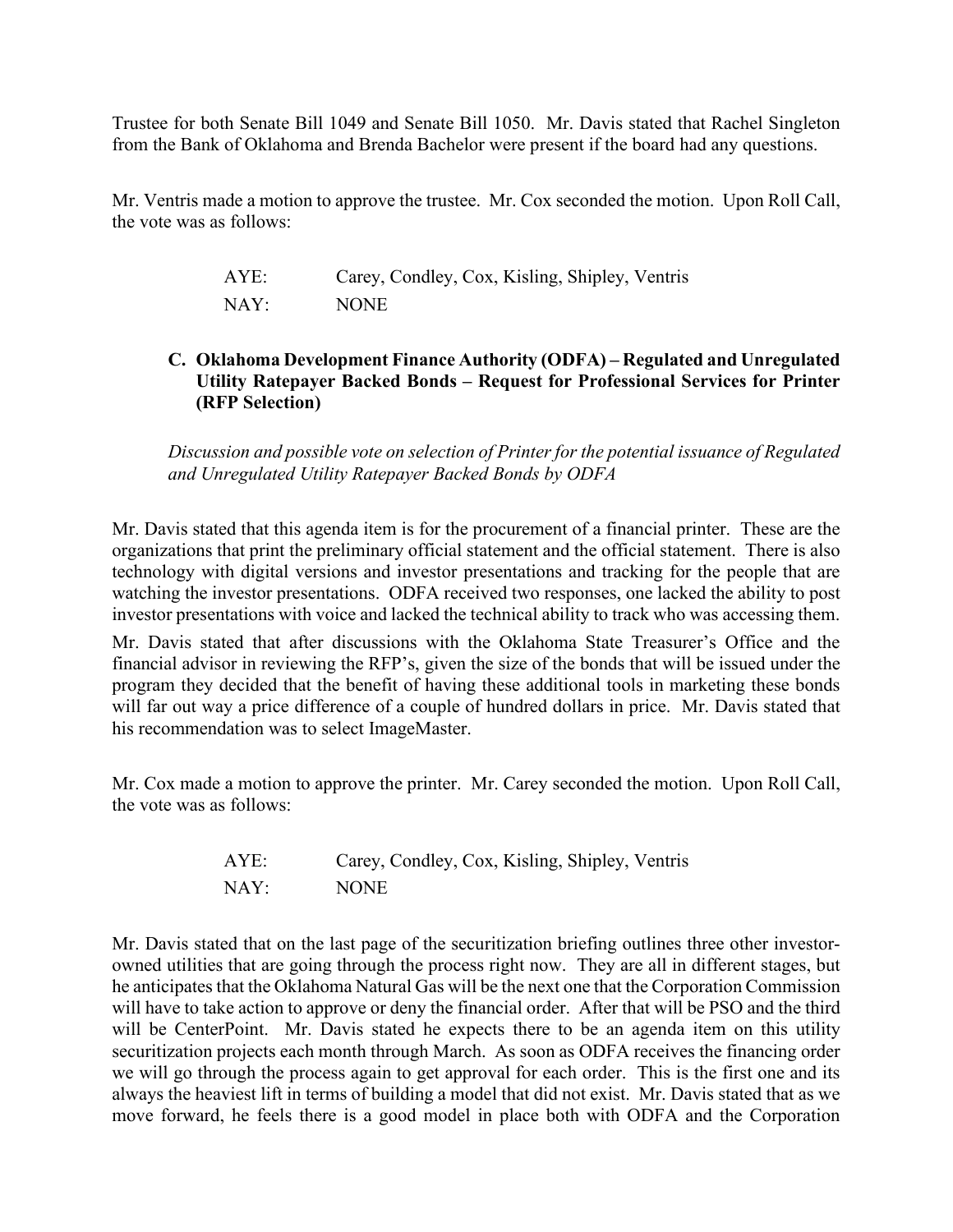Commission. Mr. Davis thanked the professional providers who provided comments and answered questions from the Board.

Mr. Davis added that the ODFA's role is to serve as nothing but to benefit the ratepayers and provide the lowest cost.

## **D. Oklahoma Development Finance Authority (ODFA) – \$20,000,000 Solid Waste Disposal Revenue Bonds (Alden Group Renewable Energy, LLC Project), Series 2021**

*Discussion and possible with respect to a resolution authorizing the Oklahoma Development Finance Authority to issue its solid waste disposal facilities revenue bonds, in one or more series, in the aggregate principal amount of not to exceed \$20,000,000 to finance certain solid waste disposal facilities (the "Bonds"); authorizing a certificate of determination setting forth the interest rates, redemption provisions, size, and maturities of the Bonds; waiving competitive bidding and authorizing execution and delivery of the bonds, an indenture of trust (the "Indenture"), loan agreement and additional documents supporting the transaction; authorizing a limited offering memorandum or other offering document; authorizing execution, modification and delivery of any documents regarding the bonds including security, tax and other documents as deemed necessary by staff, and containing other provisions related thereto.* 

Mr. Stoner stated that Item D. is for \$20 million Solid Waste Disposal Revenue Bonds for Alden Group Renewable Energy, LLC, Series 2021. Mr. Stoner pointed out that on page 122-128 of the Board packet is an application and summary for the project. In September there was an inducement resolution that was approved for this same project. At that time, the inducement resolution was the first step in the process and as promised the project has come back to the Board for final approval and authorization of the bonds. This will be a conduit issuance and does not obligate ODFA nor the State for repayment. The application is to construct and equip a solid waste disposal facility in Tulsa. It is a \$23 million project with \$3 million equity contribution and \$20 million in financing. This will be a direct placement bond issuance and it is expected to create fifteen jobs and a little over \$1 million in new payroll. Mr. Stoner introduced Mr. Jered Davidson with Public Finance Law Group who is serving as the Bond Counsel. Also present is Mr. Richard Thayer, President of Alden Group Renewable Energy.

Mr. Davidson said that the process was started back in September with the inducement resolution. They submitted their application for private activity bond cap from the State. This application was submitted December 20, 2021. They received confirmation that they will receive the full allocation of the \$20 million. With the approval of the Board, they expect to close the transaction next week. Mr. Davidson stated that they have interest from a buyer that is anxiously waiting to move forward with the project. Mr. Davidson stated the Mr. Thayer could give the details of the process.

Mr. Thayer gave a brief overview of the project and stated that they look for infrastructure to develop and invest in opportunities across the country, mostly using the tax-free bond avenue.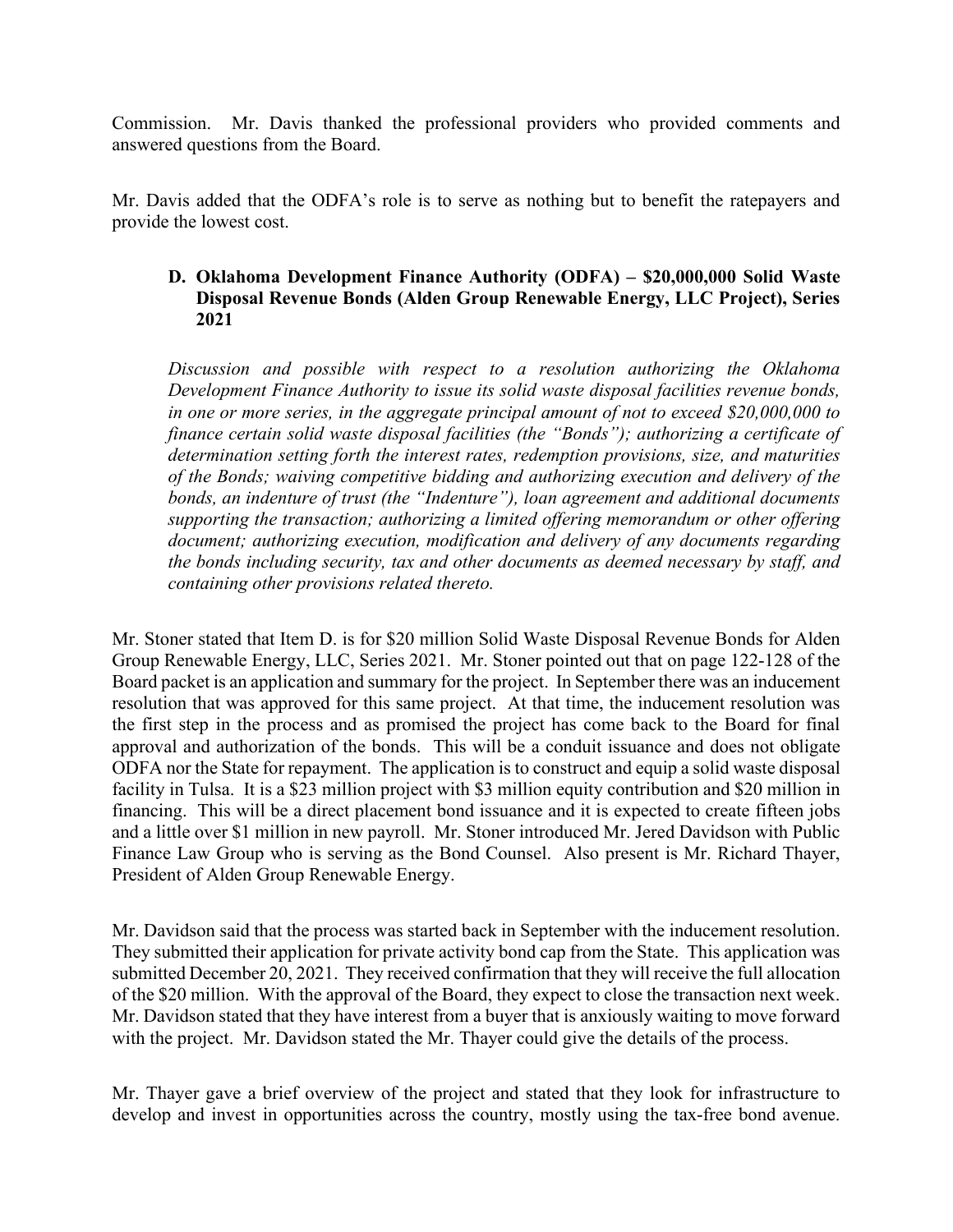They are really excited about this project as it will bring about fifteen jobs directly to Tulsa. There will also be transportation element that will bring another twenty jobs. Mr. Thayer stated that they have started hiring and they will be running by April.

Mr. Carey made a motion to approve the project. Mr. Kisling seconded the motion. Upon Roll Call, the vote was as follows:

| AYE: | Carey, Condley, Cox, Kisling, Shipley, Ventris |
|------|------------------------------------------------|
| NAY: | <b>NONE</b>                                    |

# **E. Oklahoma Development Finance Authority (ODFA) – Health System Revenue Bonds (Oklahoma Proton Center)**

*Consider and adopt a resolution authorizing and approving the execution and delivery by the Oklahoma Development Finance Authority of document amendments relating to its Senior Revenue Bonds, Series 2021A-1 and Series 2021A-2, Federally Taxable Senior Revenue Bonds, Series 2021B, and Subordinate Revenue Bonds, Series 2021C (Oklahoma Proton Center), and authorizing and approving other matters pertaining thereto.*

Mr. Stoner explained that in February 2021, ODFA issued roughly \$72 million for the purpose of the acquisition and improvements to the Oklahoma Proton Center in Oklahoma City. These bonds were sold with \$54 million as Senior Bonds and another \$17.5 million subordinate bonds to local bondholders. Today the item on the agenda is to modify documents. They are not issuing any new money, but it does require ODFA Board approval for the amendments and modifying the indenture and loan agreement for the bonds. It also requires 100% of the subordinate bond holders' approval which they already have. It will also require a majority of the senior bond holders to approve as well. The short summary of the document changes include modifying the payment default language so that each set of bond holders have their own unique payment default, which makes sense it just wasn't done upfront. So now the senior bond payment default will be based on the Senior bond payment schedule and for the subordinates as well. These will no longer be tied together and there is a slight modification to the liquidities test requirements also associated with that. Mr. Stoner introduced Mr. Tom Welch, President of the Oklahoma Proton Center. Mr. Welch stated that these bonds have been outstanding for about 10 months now and they got to the first covenant measurement date and the trustee informed them that they had not been interpreting the bonds correctly. What happened was that the master trust indenture and the bond indenture language were not the same. The master trust indenture was what they wanted it to be which was basically saying if you do not pay the senior debt you don't have to fund the subordinate debt which is exactly what the senior bond holders wanted. So now they are asking for the bond indenture to match the master trust indenture, which is basically they are not paying the senior bonds, the Proton Center does not have to fund the sub bonds. They knew that going in and they signed off on this change, so it is really cleaning up after the fact.

Mr. Stoner added that Mr. Skarky reviewed the documents and did not have any edits.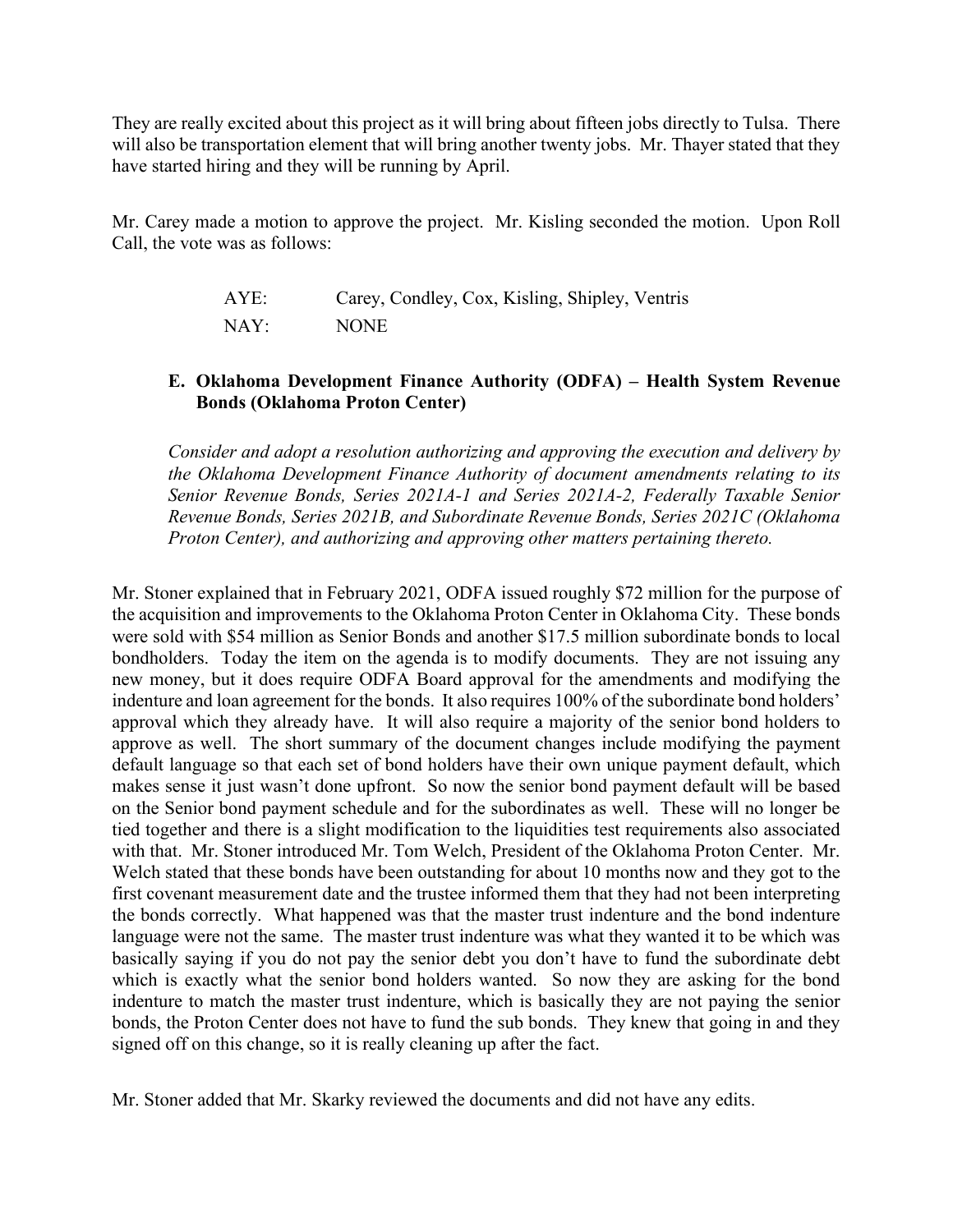After some questions, Mr. Cox made a motion to approve the project. Mr. Shipley seconded the motion. Upon Roll Call, the vote was as follows:

> AYE: Carey, Condley, Cox, Kisling, Shipley, Ventris NAY: NONE

### **F. Oklahoma Development Finance Authority (ODFA) – \$1,500,000 Oklahoma Community Economic Development Pooled Finance Act Award (CaptiveAire), Series 2022**

*Discussion and possible with respect to a resolution acknowledging receipt of a Determination Letter from the Oklahoma Department of Commerce ("ODOC Determination Letter"); implementing the financial incentive described in the ODOC Determination Letter, namely, the Oklahoma Community Economic Development Pooled Finance Act (CaptiveAire Project), Series 2022, in an aggregate principal amount estimated at \$1,500,000 (the "Award"); approving and authorizing the execution and delivery of a Funding Agreement and other related documents; and containing additional matters relating thereto.*

Mr. Stoner stated that these last two items are for the Business Expansion Incentive Program, these are not obligations to ODFA, but we are the funding mechanism for this incentive program. Item F. is for \$1.5 million for CaptiveAire, Series 2022. A project summary is provided on page 129 of the board packet. CaptiveAire is based in Raleigh, North Carolina. They have six manufacturing locations in the US including, North Carolina, Iowa, California, Pennsylvania, Florida and Muskogee, Oklahoma. CaptiveAire is a previous recipient of the OIEP annual program. They had an \$1.5 million expansion of office buildings and equipment last year. As a result of that award, they came back to Oklahoma with \$27 million and additional expansion efforts. Mr. Shane McCullough of Muskogee CaptiveAire gave an overview and short video of CaptiveAire.

Mr. Ventris made a motion to approve the project. Mr. Cox seconded the motion. Upon Roll Call, the vote was as follows:

| AYE: | Carey, Condley, Cox, Kisling, Shipley, Ventris |
|------|------------------------------------------------|
| NAY: | <b>NONE</b>                                    |

**G. Oklahoma Development Finance Authority (ODFA) – \$2,000,000 Oklahoma Community Economic Development Pooled Finance Act Award (City of Newcastle), Series 2022**

*Discussion and possible with respect to a resolution acknowledging receipt of a Determination Letter from the Oklahoma Department of Commerce ("ODOC*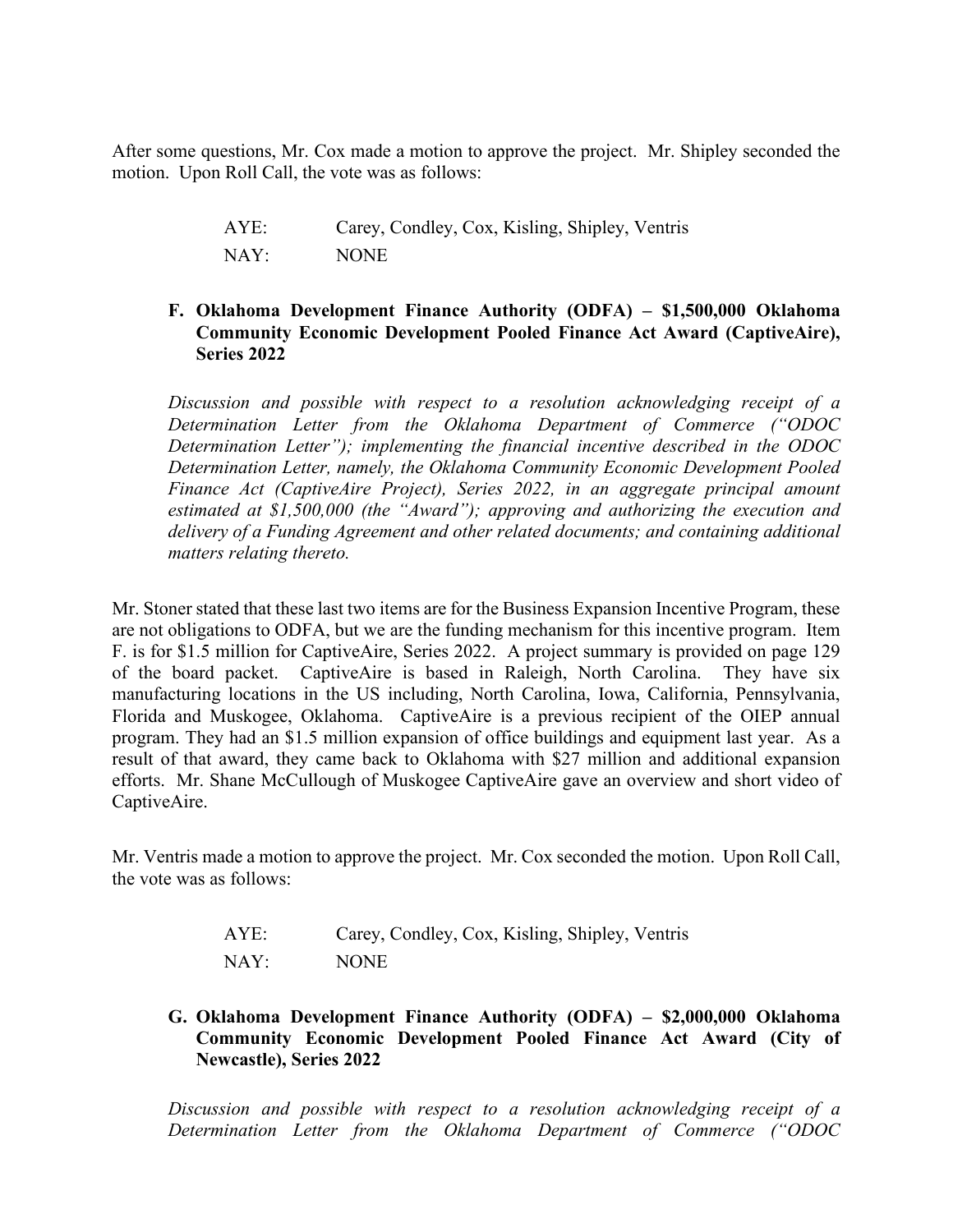*Determination Letter"); implementing the financial incentive described in the ODOC Determination Letter, namely, the Oklahoma Community Economic Development Pooled Finance Act (City of Newcastle Project), Series 2022, in an aggregate principal amount estimated at \$1,500,000 (the "Award"); approving and authorizing the execution and delivery of a Funding Agreement and other related documents; and containing additional matters relating thereto.*

Mr. Stoner explained that this item is for a \$2 million Economic Development Pooled Finance Act Award for the City of Newcastle, Series 2022. The summary for this project is on page 130 of the board packet. The existing wastewater treatment facility is near capacity and the new facility will allow existing businesses to expand and new business attraction as well as residential attraction. The city made an application through the BEIP P3 program, a public/private partnership that allows public entities to offset Capex from employee withholding taxes of for profit entities. The city's infrastructure cost \$21.5 million on a new facility. There are four partners that will be directly impacted by the water treatment plant improvements which include: Ardor Solutions, Thru-Tubing Solutions, Traditions Spirits and Walker & Sons Enterprises. These companies combined have an annual payroll of \$27 million. They employ 350 jobs and have the potential to create another eighty-five jobs and \$6 million in additional payroll. The Department of Commerce did a net positive benefit to the State of Oklahoma and has issued an award amount of \$2 million. These four companies have agreed under the terms of the program to allow the City of Newcastle to capture 100% withholding taxes to support the incentive award up to a 3-year period.

Mr. Shipley made a motion to approve the project. Mr. Kisling seconded the motion. Upon Roll Call, the vote was as follows:

| AYE: | Carey, Condley, Cox, Kisling, Shipley, Ventris |
|------|------------------------------------------------|
| NAY: | <b>NONE</b>                                    |

### **REVIEW AND POSSIBLE APPROVAL OF TRAVEL CLAIMS**

Mr. Shipley made a motion to approve the travel claims. Mr. Cox seconded the motion. All members present voted AYE.

### **PRESIDENT'S REPORT**

Mr. Davis reported that staff is currently managing thirty-four active projects for the Business Expansion Incentive Program. The outstanding balance of awards to be paid is \$46 million. There is an availability of \$200 million under this program. There is plenty of capacity for incentivizing economic development that generates net positive benefit to the state. With Oklahoma Innovation Expansion Program, Mr. Davis feels they found an elegant solution to support Oklahoma businesses in expanding capabilities and diversifying revenue streams that make them stronger and to retain existing employment and create new employment. There was an application period that was open in late April 2021 and closed 10 days later. There were 105 awards for \$7.5 million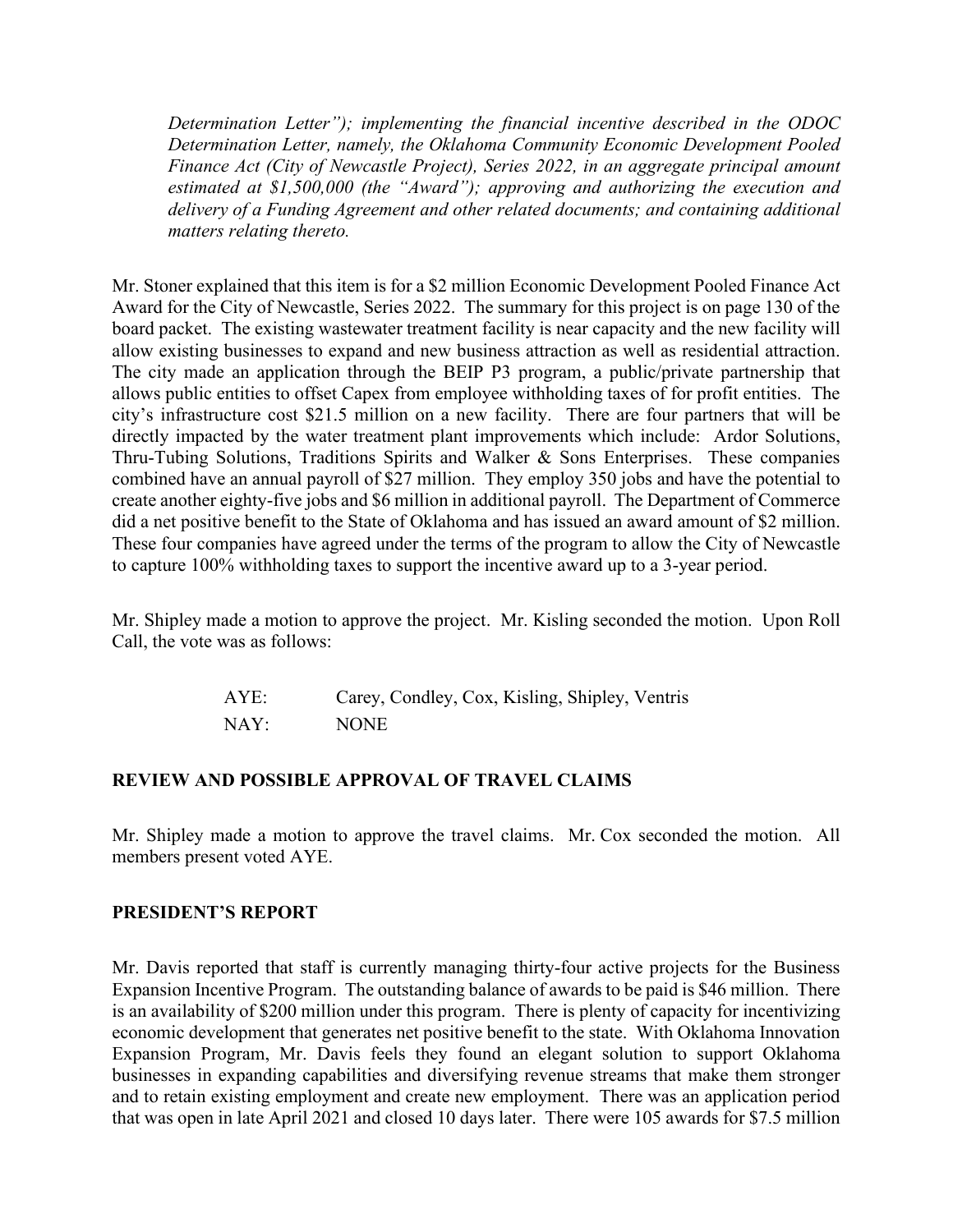and to date through December ODFA has made \$4.63 million in payments with \$1.99 million remaining to collect and disburse. Mr. Davis added that he has every expectation that the program will be opened again in late April and will be open for 10 days and then a whole round of companies will be funded again.

Mr. Davis stated that located on page 131 and 132 of the board packet was the Authorities Operation and Business Development list which has become lengthy. The Authorities are a small shop with five employees, and OIEP has given the Authorities a foot in the door with 186 companies across the state with all different kinds of companies. Mr. Davis added that his team has done an exceptional job at handling 186 companies. These companies have had a front row seat to how well the organization executes and how easy we are to work and deal with. It has opened the door for the Authorities to have conversations and to tour the facilities which is always enjoyable. To sit down and visit with the companies and to be able to find out what is going on and what their needs are enables the Authorities to refer them to different resources or how we can help. This is more companies than the Authorities has been able to touch in the 11 years that Mr. Davis has been with the Authorities. This is exciting for Mr. Davis, and he just wishes there were more employees to travel to the companies. He is also trying to take advantage of every low cost and efficient way to stay in front of these people. Also, for the first time over two hundred greeting cards were mailed to the companies to try and stay in front of the companies.

Mr. Kisling added that he has said this numerous times at the board meetings but the way that Michael, Jeremy, and the team has put together the integration grants is amazing. They are very innovative and useful and create a lot of new products across the state with new industries and manufacturers. Mr. Kisling stated that he applauds the work that the Authorities does. Mr. Davis stated that we have not done this alone and, in a vacuum, these are State of Oklahoma incentive programs. The Department of Commerce owns them, and Jon and his group do an excellent job in determining a net positive benefit to the State and the award amount. This has been a good working relationship with both entities.

Mr. Davis stated that relative to the utility ratepayer relief securitization bond financing that was spoken about earlier today is that there will be continued maintenance of the OKUtilityBonds.com website. Now that we have a case that will go to the Supreme Court, and we get approval the traffic on that website will pick up. This website is a platform for investors and will be used as a marketing tool. This will be aimed at trying to help the execution of selling the bonds. ODFA is also leveraging the website as a public information transparency website. Mr. Davis added that the director's names are listed on the site as well as the agenda and minutes. The offering documents will also be going on the website and when the ratings are received from the rating agencies, they will also be available on the website.

Mr. Davis also announced the hiring of Melissa Burgard to replace Ms. Slifer who left in September. This is Ms. Burgard's first board meeting, and she comes to us with 18 years of experience in the investment industry and 13 years from the Oklahoma Student Loan Authority. Mr. Davis stated that he had the privilege and opportunity to work with Melissa while he was at the Oklahoma Student Loan Authority and the work that she did at the Oklahoma Student Loan Authority was with asset backed securitizations which is what we now have that is new to the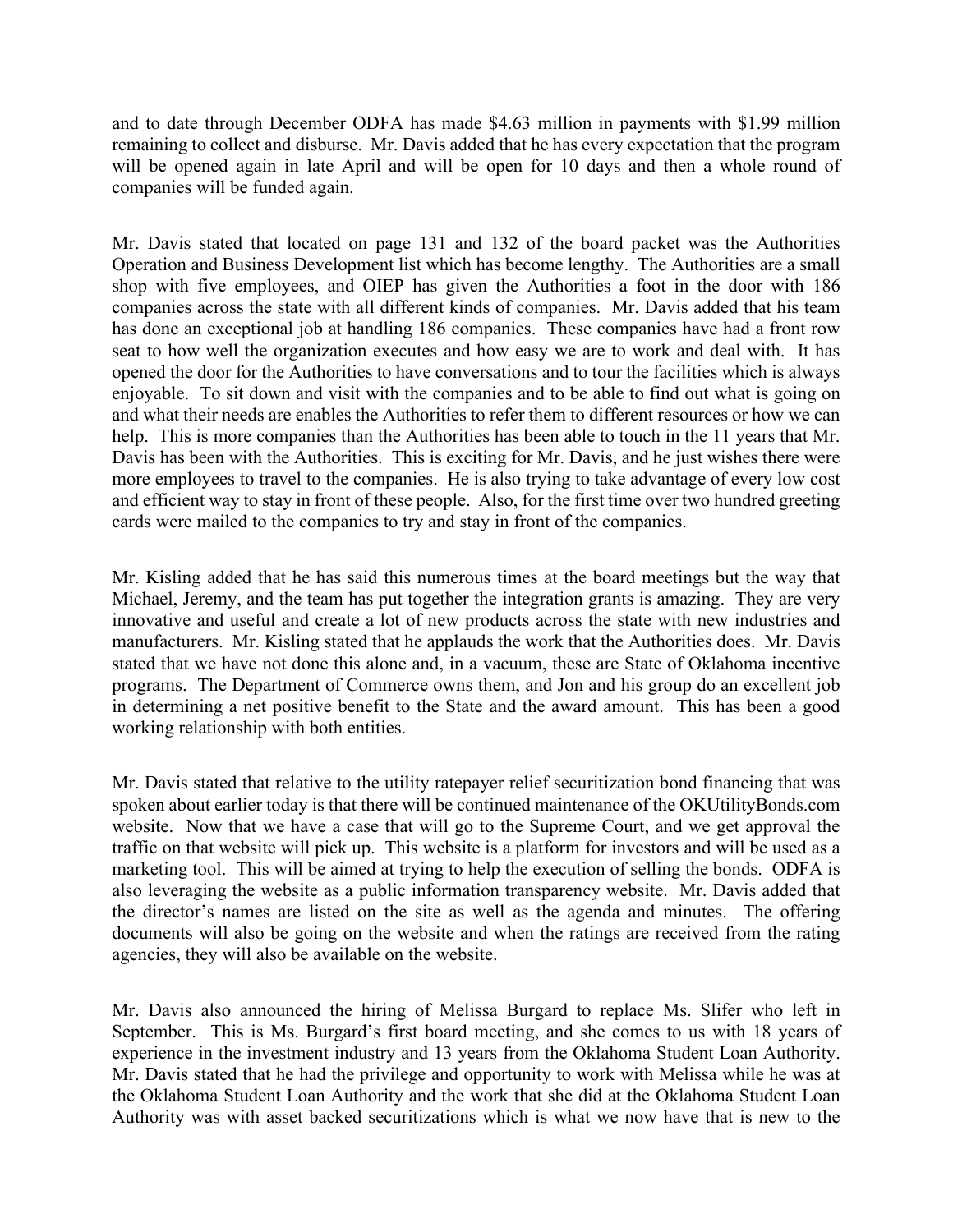Authority. In that capacity she was doing investor relations and investor management reporting. ODFA will be the convener and aggregator for semi and annual reporting and now we have a seasoned expert that just joined us. Mr. Davis stated that the timing could not be any better and he is so excited to have her on board.

Lastly, Mr. Davis commented that this has been an extraordinarily busy period for both Authorities. Sometimes you cannot see the forest for the trees but in thinking about this meeting, we have seen just about every type of touch point and impact that these Authorities have. The first one with ratepayer relief is the worst of a bad situation, and this will save ratepayers. We have seen the solid waste public debt as a conduit issuer. There will be tremendous environmental opportunities there that can be solved with that issue. We have impacted health care by issuing the bonds for the Proton Center. Also, today we saw the business retention and expansion incentive program for CaptiveAire which increases their capabilities and helps retain existing workforce and adds new jobs and makes indoor spaces safer. This is important to all of us. Also, there was municipal infrastructure for Newcastle. There are communities that are lacking capacity and infrastructure is important because in this case there is even the ability to add homes. When you do not have the primary building capacities then you do not even have a chance to be in the competition. Mr. Davis stated that on the OIFA agenda we will be partnering with an organization to provide low-cost competitive lending to the expanding businesses here in the State of Oklahoma. Mr. Davis stated that we are touching healthcare, infrastructure and environmental issues, economic development growing and expanding Oklahoma's businesses will all lead to jobs and investments and a higher quality of life for everyone.

Mr. Davis stated that this concluded the President's Report. Chairman Condley made note that no formal action was taken during the President's report.